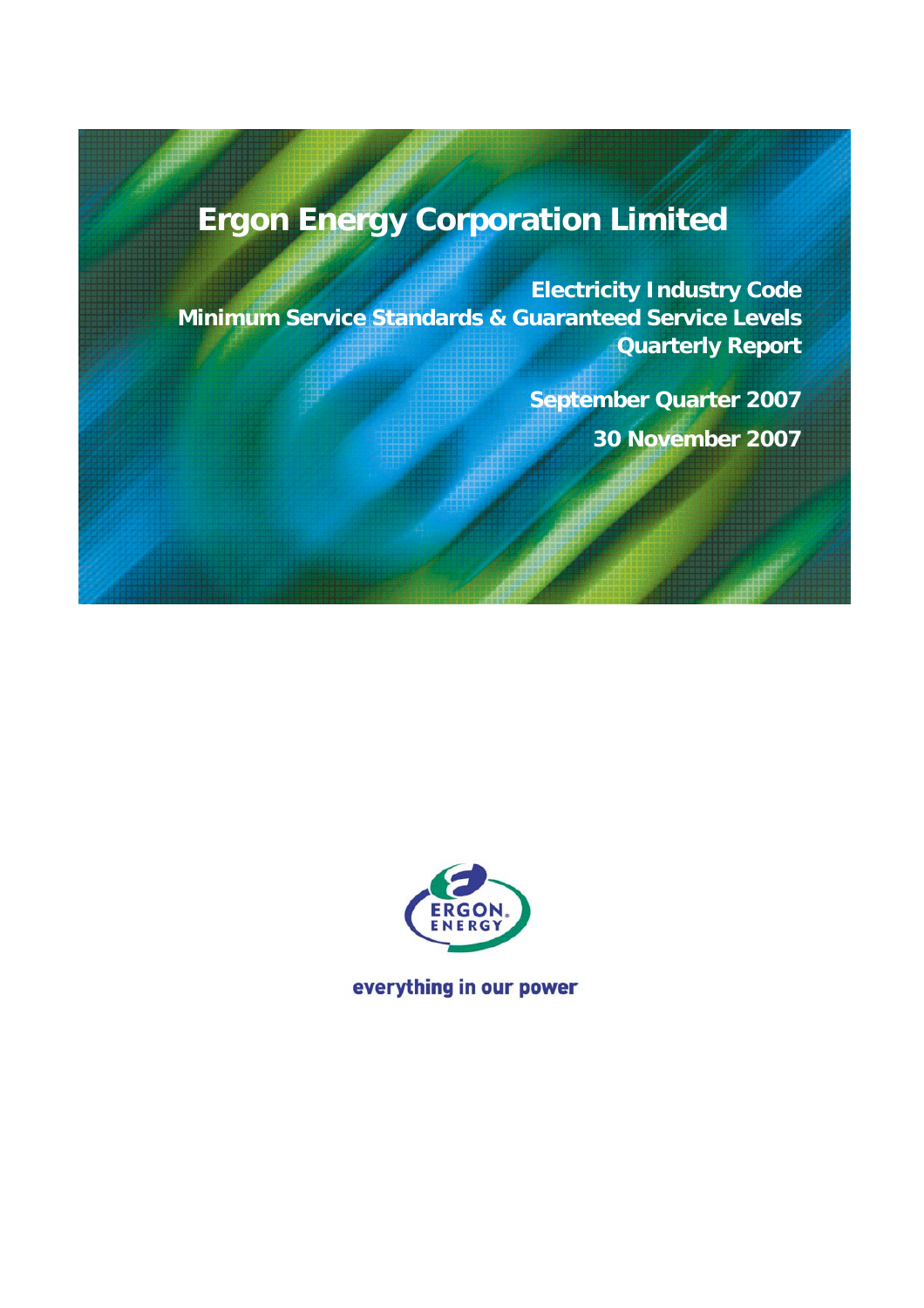## **TABLE OF CONTENTS**

| Details of Interruptions excluded for the Financial Year to Date (1 July 2007 to 30 June 2008) 6       |  |
|--------------------------------------------------------------------------------------------------------|--|
|                                                                                                        |  |
| Explanation of reasons for exceeding minimum service standards and proposals to improve performance .7 |  |
|                                                                                                        |  |
|                                                                                                        |  |
|                                                                                                        |  |
|                                                                                                        |  |

Customer Initiated GSL Claims Breakdown [..................................................................................................12](#page-11-0)

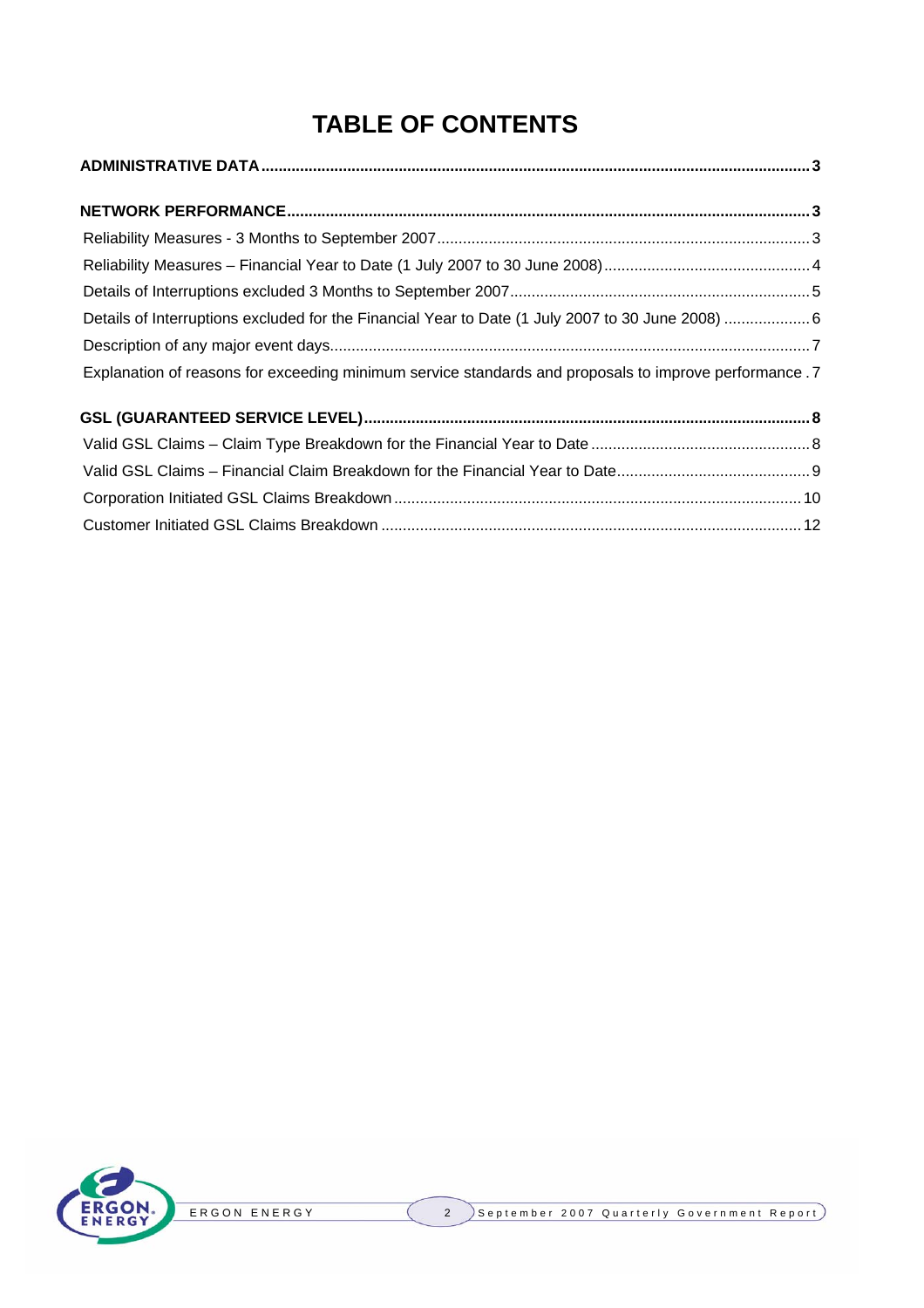## <span id="page-2-0"></span>**ADMINISTRATIVE DATA**

|     | <b>ITEM NO. MEASURE</b>                      | <b>UNIT</b> | <b>VALUE</b>                               |
|-----|----------------------------------------------|-------------|--------------------------------------------|
| 1.1 | <b>Distribution Network Service Provider</b> | name        | Ergon Energy<br><b>Corporation Limited</b> |
| 1.2 | First day of reporting period                | date        | 01-07-2007                                 |
| 1.3 | Last day of reporting period                 | date        | 30-09-2007                                 |

## **NETWORK PERFORMANCE**

(Reporting obligations under clause 2.6.2(a)(i) (A), (B), (C), (D) & (E) of the Queensland Electricity Industry Code, Third Edition effective 1 July 2007 ('The Code'))

#### **Reliability Measures - 3 Months to September 2007**

(Results effective as at 26 October 2007, for the period ending 30 September 2007)

| <b>ITEM NO.</b> | <b>MEASURE</b>                                             | <b>UNIT</b>    | ACTUAL NETWORK<br>PERFORMANCE | <b>NETWORK</b><br>PERFORMANCE<br>LESS EXCLUSIONS |
|-----------------|------------------------------------------------------------|----------------|-------------------------------|--------------------------------------------------|
|                 | <b>System Average Interruption Duration Index (SAIDI)</b>  |                |                               |                                                  |
|                 | Distribution system - total                                |                |                               |                                                  |
|                 | Urban                                                      | <b>Minutes</b> | 37.09                         | 30.89                                            |
|                 | <b>Short Rural</b>                                         | Minutes        | 103.23                        | 87.69                                            |
|                 | Long Rural                                                 | <b>Minutes</b> | 199.90                        | 195.29                                           |
|                 | Distribution system - planned                              |                |                               |                                                  |
|                 | Urban                                                      | <b>Minutes</b> | 16.74                         | 16.70                                            |
|                 | <b>Short Rural</b>                                         | <b>Minutes</b> | 32.58                         | 32.39                                            |
|                 | Long Rural                                                 | <b>Minutes</b> | 65.27                         | 64.97                                            |
|                 | Distribution system - unplanned                            |                |                               |                                                  |
|                 | Urban                                                      | <b>Minutes</b> | 20.35                         | 14.18                                            |
|                 | <b>Short Rural</b>                                         | <b>Minutes</b> | 70.64                         | 55.30                                            |
|                 | Long Rural                                                 | <b>Minutes</b> | 134.63                        | 130.31                                           |
|                 |                                                            |                |                               |                                                  |
|                 | <b>System Average Interruption Frequency Index (SAIFI)</b> |                |                               |                                                  |
|                 | Distribution system - total                                |                |                               |                                                  |
|                 | Urban                                                      | Number         | 0.32                          | 0.31                                             |
|                 | <b>Short Rural</b>                                         | Number         | 0.70                          | 0.66                                             |
|                 | Long Rural                                                 | Number         | 1.08                          | 1.06                                             |
|                 | Distribution system - planned                              |                |                               |                                                  |
|                 | Urban                                                      | Number         | 0.08                          | 0.08                                             |
|                 | <b>Short Rural</b>                                         | Number         | 0.19                          | 0.19                                             |
|                 | Long Rural                                                 | Number         | 0.35                          | 0.34                                             |
|                 | Distribution system - unplanned                            |                |                               |                                                  |
|                 | Urban                                                      | Number         | 0.24                          | 0.22                                             |
|                 | <b>Short Rural</b>                                         | <b>Number</b>  | 0.51                          | 0.47                                             |
|                 | Long Rural                                                 | <b>Number</b>  | 0.73                          | 0.71                                             |

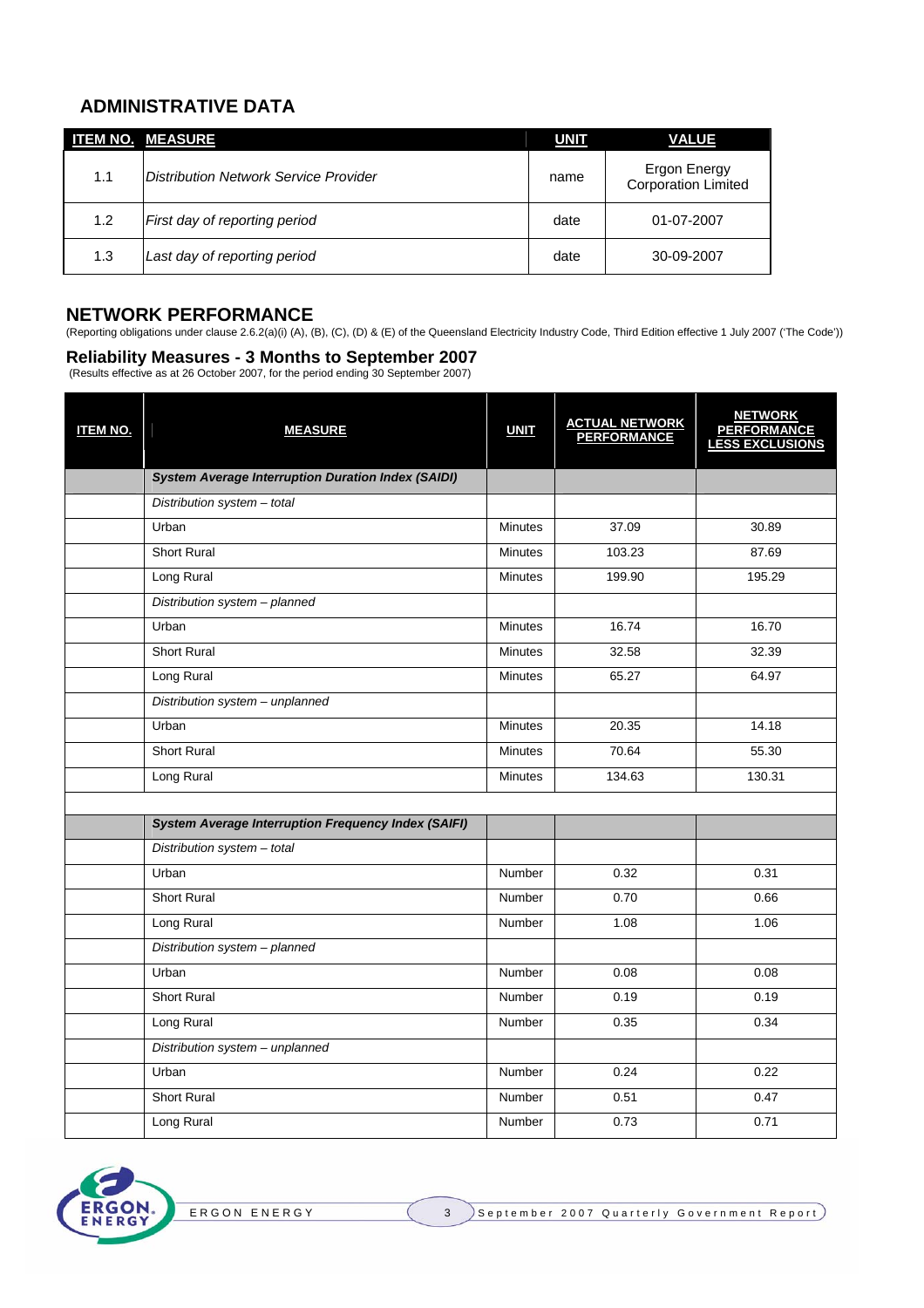## <span id="page-3-0"></span>**Reliability Measures – Financial Year to Date (1 July 2007 to 30 June 2008)**

Results effective as at 26 October 2007, for the period ending 30 September 2007)

| <b>ITEM NO.</b> | <b>MEASURE</b>                                             | <b>UNIT</b>    | <b>ACTUAL NETWORK</b><br>PERFORMANCE | <b>NETWORK</b><br><b>PERFORMANCE</b><br>LESS EXCLUSIONS |
|-----------------|------------------------------------------------------------|----------------|--------------------------------------|---------------------------------------------------------|
|                 | <b>System Average Interruption Duration Index (SAIDI)</b>  |                |                                      |                                                         |
|                 | Distribution system - total                                |                |                                      |                                                         |
|                 | Urban                                                      | <b>Minutes</b> | 37.09                                | 30.89                                                   |
|                 | <b>Short Rural</b>                                         | <b>Minutes</b> | 103.23                               | 87.69                                                   |
|                 | Long Rural                                                 | <b>Minutes</b> | 199.90                               | 195.29                                                  |
|                 | Distribution system - planned                              |                |                                      |                                                         |
|                 | Urban                                                      | <b>Minutes</b> | 16.74                                | 16.70                                                   |
|                 | <b>Short Rural</b>                                         | <b>Minutes</b> | 32.58                                | 32.39                                                   |
|                 | Long Rural                                                 | <b>Minutes</b> | 65.27                                | 64.97                                                   |
|                 | Distribution system - unplanned                            |                |                                      |                                                         |
|                 | Urban                                                      | <b>Minutes</b> | 20.35                                | 14.18                                                   |
|                 | <b>Short Rural</b>                                         | <b>Minutes</b> | 70.64                                | 55.30                                                   |
|                 | Long Rural                                                 | <b>Minutes</b> | 134.63                               | 130.31                                                  |
|                 |                                                            |                |                                      |                                                         |
|                 | <b>System Average Interruption Frequency Index (SAIFI)</b> |                |                                      |                                                         |
|                 | Distribution system - total                                |                |                                      |                                                         |
|                 | Urban                                                      | Number         | 0.32                                 | 0.31                                                    |
|                 | <b>Short Rural</b>                                         | Number         | 0.70                                 | 0.66                                                    |
|                 | Long Rural                                                 | Number         | 1.08                                 | 1.06                                                    |
|                 | Distribution system - planned                              |                |                                      |                                                         |
|                 | Urban                                                      | <b>Number</b>  | 0.08                                 | 0.08                                                    |
|                 | <b>Short Rural</b>                                         | <b>Number</b>  | 0.19                                 | 0.19                                                    |
|                 | Long Rural                                                 | <b>Number</b>  | 0.35                                 | 0.34                                                    |
|                 | Distribution system - unplanned                            |                |                                      |                                                         |
|                 | Urban                                                      | Number         | 0.24                                 | 0.22                                                    |
|                 | <b>Short Rural</b>                                         | Number         | 0.51                                 | 0.47                                                    |
|                 | Long Rural                                                 | <b>Number</b>  | 0.73                                 | 0.71                                                    |

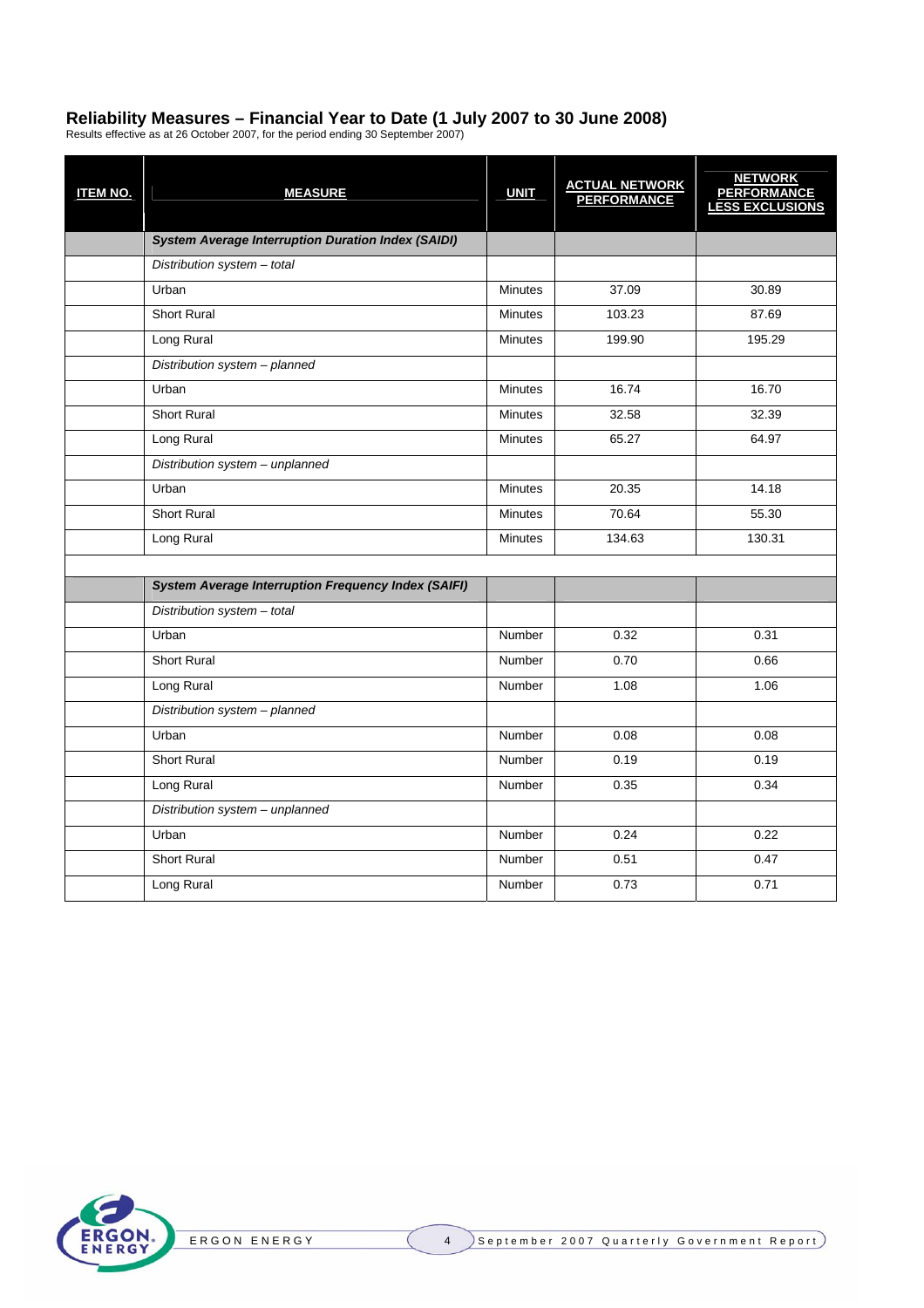## <span id="page-4-0"></span>**Details of Interruptions excluded 3 Months to September 2007**

Results effective as at 26 October 2007, for the period ending 30 September 2007)

|                                                                                                                                                                                                                                 | <b>TOTAL</b> |           |      |  |  |  |  |
|---------------------------------------------------------------------------------------------------------------------------------------------------------------------------------------------------------------------------------|--------------|-----------|------|--|--|--|--|
| <b>EXCLUSION MEASURE</b>                                                                                                                                                                                                        | <b>Urban</b> | <b>SR</b> | LR   |  |  |  |  |
| <b>System Average Interruption Duration Index (SAIDI)</b>                                                                                                                                                                       |              | (minutes) |      |  |  |  |  |
| (a) an interruption of a duration of one minute or less;                                                                                                                                                                        | 0.00         | 0.00      | 0.00 |  |  |  |  |
| (b) an interruption resulting from:                                                                                                                                                                                             |              |           |      |  |  |  |  |
| (i) load shedding due to a shortfall in generation;                                                                                                                                                                             | 0.00         | 0.00      | 0.00 |  |  |  |  |
| (ii) a direction by NEMMCO, a system operator or any other<br>body exercising a similar function under the Electricity Act,<br>National Electricity Code or National Electricity Law;                                           | 0.00         | 0.00      | 0.00 |  |  |  |  |
| (iii) automatic shedding of load under the control of under<br>frequency relays following the occurrence of a power system<br>under-frequency condition described in the power system<br>security and reliability standards; or | 0.00         | 0.00      | 0.00 |  |  |  |  |
| (iv) a failure of the shared transmission grid; or                                                                                                                                                                              | 0.00         | 0.00      | 0.00 |  |  |  |  |
| (v) a direction by a police officer or another authorised person<br>exercising powers in relation to public safety;                                                                                                             | 0.00         | 0.00      | 0.00 |  |  |  |  |
| (c) any interruption to the supply of electricity on a distribution<br>entity's supply network which commences on a major event<br>day; and                                                                                     | 5.06         | 13.82     | 0.91 |  |  |  |  |
| (d) an interruption caused by a customer's electrical installation<br>or failure of that electrical installation.                                                                                                               | 1.14         | 3.70      |      |  |  |  |  |
| <b>Total SAIDI for all Exclusion Events</b>                                                                                                                                                                                     | 6.20         | 15.54     | 4.61 |  |  |  |  |
|                                                                                                                                                                                                                                 |              |           |      |  |  |  |  |
| <b>System Average Interruption Frequency Index (SAIFI)</b>                                                                                                                                                                      |              | (number)  |      |  |  |  |  |
| (a) an interruption of a duration of one minute or less;                                                                                                                                                                        | 0.00         | 0.00      | 0.00 |  |  |  |  |
| (b) an interruption resulting from:                                                                                                                                                                                             |              |           |      |  |  |  |  |
| (i) load shedding due to a shortfall in generation;                                                                                                                                                                             | 0.00         | 0.00      | 0.00 |  |  |  |  |
| (ii) a direction by NEMMCO, a system operator or any other<br>body exercising a similar function under the Electricity Act,<br>National Electricity Code or National Electricity Law;                                           | 0.00         | 0.00      | 0.00 |  |  |  |  |
| (iii) automatic shedding of load under the control of under<br>frequency relays following the occurrence of a power system<br>under-frequency condition described in the power system<br>security and reliability standards; or | 0.00         | 0.00      | 0.00 |  |  |  |  |
| (iv) a failure of the shared transmission grid; or                                                                                                                                                                              | 0.00         | 0.00      | 0.00 |  |  |  |  |
| (v) a direction by a police officer or another authorised person<br>exercising powers in relation to public safety;                                                                                                             | 0.00         | 0.00      | 0.00 |  |  |  |  |
| (c) any interruption to the supply of electricity on a distribution<br>entity's supply network which commences on a major event<br>day; and                                                                                     | 0.01         | 0.03      | 0.01 |  |  |  |  |
| (d) an interruption caused by a customer's electrical installation<br>or failure of that electrical installation.                                                                                                               | 0.01         | 0.01      | 0.01 |  |  |  |  |
| <b>Total SAIFI for all Exclusion Events</b>                                                                                                                                                                                     | 0.02         | 0.04      | 0.02 |  |  |  |  |

Note: Ergon Energy does not currently record momentary (<1 minute) outages.

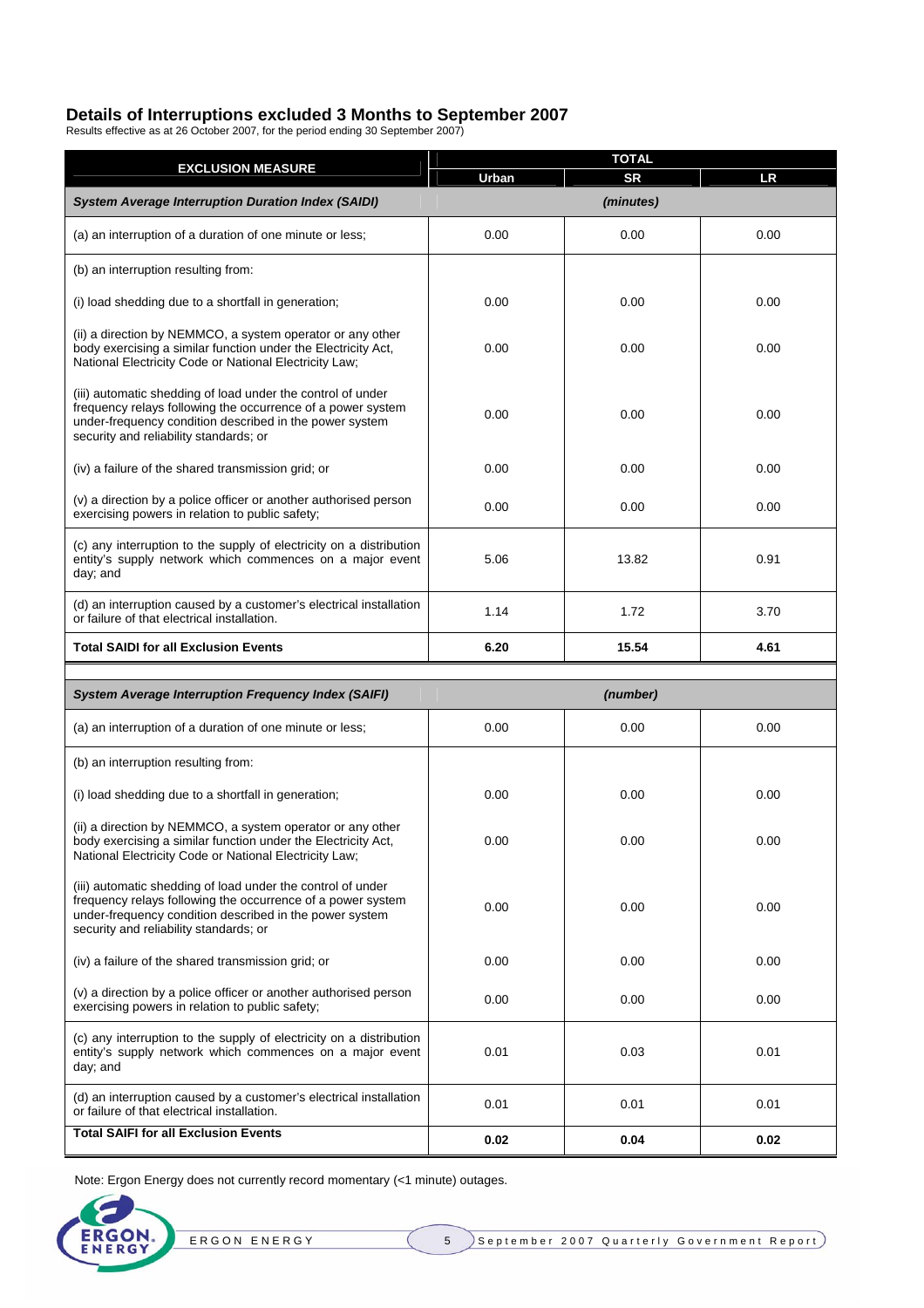## <span id="page-5-0"></span>**Details of Interruptions excluded for the Financial Year to Date (1 July 2007 to 30 June 2008)**

(Results effective as at 26 October 2007, for the period ending 30 September 2007)

| <b>EXCLUSION MEASURE</b>                                                                                                                                                                                                        | <b>Urban</b> | <b>SR</b> | <b>LR</b> |
|---------------------------------------------------------------------------------------------------------------------------------------------------------------------------------------------------------------------------------|--------------|-----------|-----------|
| <b>System Average Interruption Duration Index (SAIDI)</b>                                                                                                                                                                       |              | (minutes) |           |
| (a) an interruption of a duration of one minute or less;                                                                                                                                                                        | 0.00         | 0.00      | 0.00      |
| (b) an interruption resulting from:                                                                                                                                                                                             |              |           |           |
| (i) load shedding due to a shortfall in generation;                                                                                                                                                                             | 0.00         | 0.00      | 0.00      |
| (ii) a direction by NEMMCO, a system operator or any other<br>body exercising a similar function under the Electricity Act,<br>National Electricity Code or National Electricity Law;                                           | 0.00         | 0.00      | 0.00      |
| (iii) automatic shedding of load under the control of under<br>frequency relays following the occurrence of a power system<br>under-frequency condition described in the power system<br>security and reliability standards; or | 0.00         | 0.00      | 0.00      |
| (iv) a failure of the shared transmission grid; or                                                                                                                                                                              | 0.00         | 0.00      | 0.00      |
| (v) a direction by a police officer or another authorised person<br>exercising powers in relation to public safety;                                                                                                             | 0.00         | 0.00      | 0.00      |
| (c) any interruption to the supply of electricity on a distribution<br>entity's supply network which commences on a major event<br>day; and                                                                                     | 5.06         | 13.82     | 0.91      |
| (d) an interruption caused by a customer's electrical installation<br>or failure of that electrical installation.                                                                                                               | 1.14         | 1.72      | 3.70      |
| <b>Total SAIDI for all Exclusion Events</b>                                                                                                                                                                                     | 6.20         | 15.54     | 4.61      |
|                                                                                                                                                                                                                                 |              |           |           |
| <b>System Average Interruption Frequency Index (SAIFI)</b>                                                                                                                                                                      |              | (number)  |           |
| (a) an interruption of a duration of one minute or less;                                                                                                                                                                        | 0.00         | 0.00      | 0.00      |
| (b) an interruption resulting from:                                                                                                                                                                                             |              |           |           |
| (i) load shedding due to a shortfall in generation;                                                                                                                                                                             | 0.00         | 0.00      | 0.00      |
| (ii) a direction by NEMMCO, a system operator or any other<br>body exercising a similar function under the Electricity Act,<br>National Electricity Code or National Electricity Law;                                           | 0.00         | 0.00      | 0.00      |
| (iii) automatic shedding of load under the control of under<br>frequency relays following the occurrence of a power system<br>under-frequency condition described in the power system<br>security and reliability standards; or | 0.00         | 0.00      | 0.00      |
| (iv) a failure of the shared transmission grid; or                                                                                                                                                                              | 0.00         | 0.00      | 0.00      |
| (v) a direction by a police officer or another authorised person<br>exercising powers in relation to public safety;                                                                                                             | 0.00         | 0.00      | 0.00      |
| (c) any interruption to the supply of electricity on a distribution<br>entity's supply network which commences on a major event<br>day; and                                                                                     | 0.01         | 0.03      | 0.01      |
| (d) an interruption caused by a customer's electrical installation<br>or failure of that electrical installation.                                                                                                               | 0.01         | 0.01      | 0.01      |
| <b>Total SAIFI for all Exclusion Events</b>                                                                                                                                                                                     | 0.02         | 0.04      | 0.02      |

Note: Ergon Energy does not currently record momentary (<1 minute) outages.

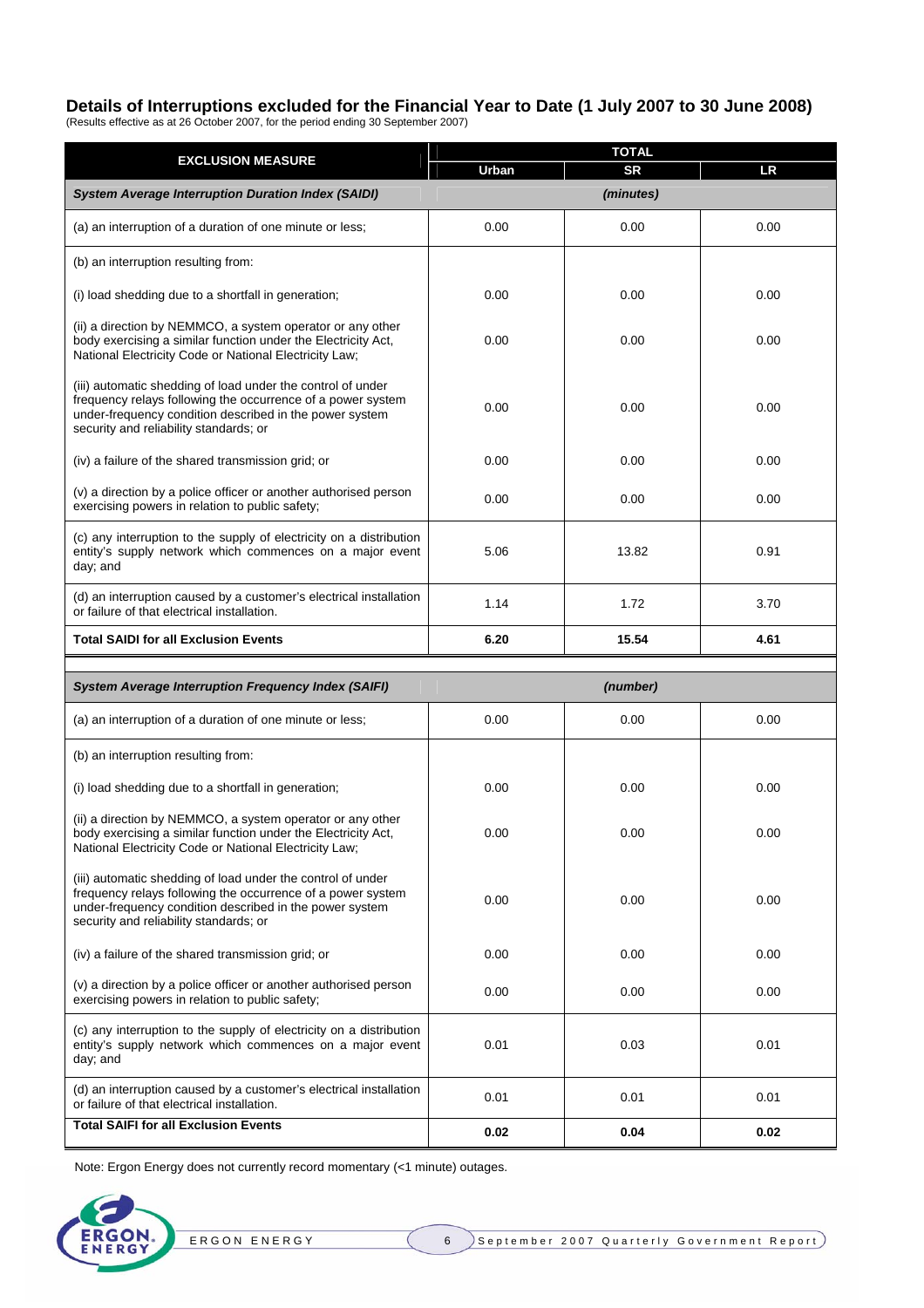## <span id="page-6-0"></span>**Description of any major event days**

During the September quarter Ergon Energy registered one Major Event Day (MED) using the 2.5 beta exclusion event method, which requires a MED to be any day with daily SAIDI value greater than the 2007-08 MED threshold value of 9.94 system minutes.

The Major Event Day occurred on the 24 August 2007, when a series of storms hit the Southern region, causing significant damage to the Ergon Energy network and loss of supply to customers across the southern Wide Bay.

#### **Explanation of reasons for exceeding minimum service standards and proposals to improve performance**

Given the inherent variability of reliability measures, caution should be exercised in drawing conclusions about relative underlying reliability performance based on short periods of measurement such as three months. Nevertheless, it is worth noting that the SAIDI/SAIFI performance of both the Urban and Short Rural feeder are more favourable to the MSS compared to September 2006. The reliability performance for the Long Rural feeders during the September quarter 2007 was negatively impacted by higher duration of outages than in September last year. A large proportion of these outages are attributable to the adverse weather conditions and wide-spread damage associated with the storms in the Southern Region of Ergon Energy's Service area which also resulted into a Major Event Day during August.

Ergon Energy will be in a better position to assess the underlying performance to the MSS targets from the second quarter of the financial year 2007-08.

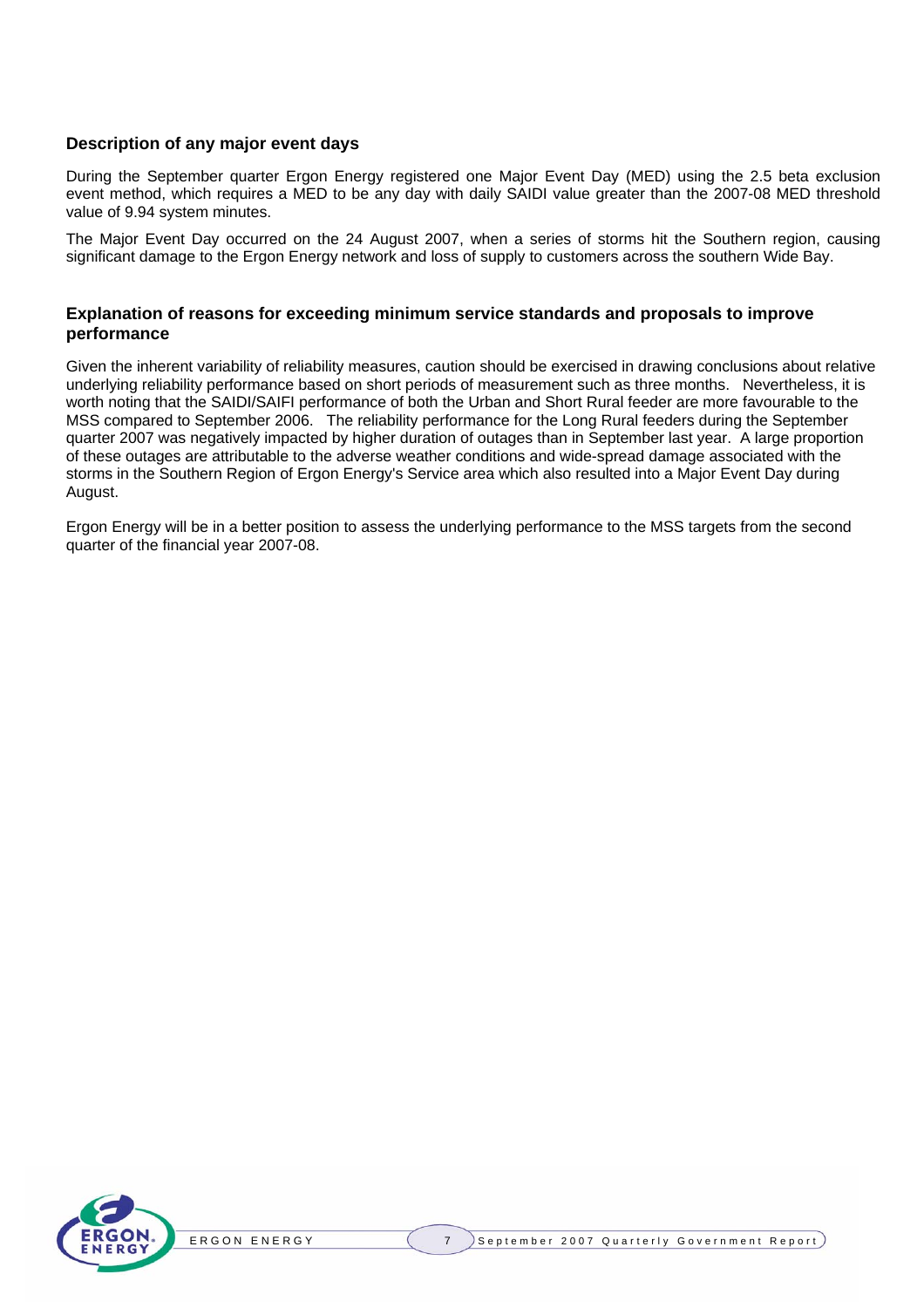## **GSL (GUARANTEED SERVICE LEVEL)**

(Reporting obligations under clause 2.6.2(a)(ii) (A), (B) & (C) of The Code)

| Yearly Breakdown of Valid GSL Payments for Ergon Energy - 2007/2008 Financial Year |      |               |                  |                |                 |                 |         |          |              |              |     |      |                                   |
|------------------------------------------------------------------------------------|------|---------------|------------------|----------------|-----------------|-----------------|---------|----------|--------------|--------------|-----|------|-----------------------------------|
| <b>Type of GSL</b>                                                                 | July | <b>August</b> | <b>September</b> | <b>October</b> | <b>November</b> | <b>December</b> | January | February | <b>March</b> | <b>April</b> | May | June | <b>Cumulative</b><br><b>Total</b> |
| Planned Interruption (Bus)                                                         |      |               |                  |                |                 |                 |         |          |              |              |     |      |                                   |
| Planned Interruption (Res)                                                         | 13   |               |                  |                |                 |                 |         |          |              |              |     |      | 30                                |
| Connection                                                                         | 1つ   |               | 15               |                |                 |                 |         |          |              |              |     |      | 33                                |
| Wrongful Disconnection                                                             | 12   | 12            | 22               |                |                 |                 |         |          |              |              |     |      | 46                                |
| Reconnection                                                                       |      |               |                  |                |                 |                 |         |          |              |              |     |      | 5                                 |
| Hot Water Supply                                                                   |      |               |                  |                |                 |                 |         |          |              |              |     |      |                                   |
| Appointments                                                                       |      |               |                  |                |                 |                 |         |          |              |              |     |      |                                   |
| Reliability - Frequency                                                            |      |               |                  |                |                 |                 |         |          |              |              |     |      | 0                                 |
| <b>Reliability - Duration</b>                                                      |      |               |                  |                |                 |                 |         |          |              |              |     |      |                                   |
| <b>Monthly Total</b>                                                               | 43   | 28            | 49               |                |                 |                 |         |          |              |              |     |      | 120                               |

#### **Valid GSL Claims – Claim Type Breakdown for the Financial Year to Date**



This figure represents the total number of valid GSL claims paid for the quarter as defined under the Electricity Industry Code (the Code). Although 120 valid GSL claims were made during the September quarter, Ergon Energy paid an additional 210 ex-gratia claims (\$16,540 in payments), as a result of wild storms in the Wide Bay area on the 23-25 August 2007. The storms were later declared as an eligible disaster under the Natural Disaster Relief Arrangements (NDRRA) by the Queensland Minister for Emergency Services, alleviating Ergon Energy's obligation to pay related reliability GSL claims.

As Ergon Energy had already commenced paying GSLs to customers, as a gesture of good will Ergon Energy continued to accept and honour outstanding GSL claims up until the 19<sup>th</sup> October 2007. GSLs relating to the event were then converted and reported as ex-gratia payments and excluded from valid GSL claim statistics.

E R G

<span id="page-7-0"></span>**RGO** 

8 September 2007 Quarterly Government Report)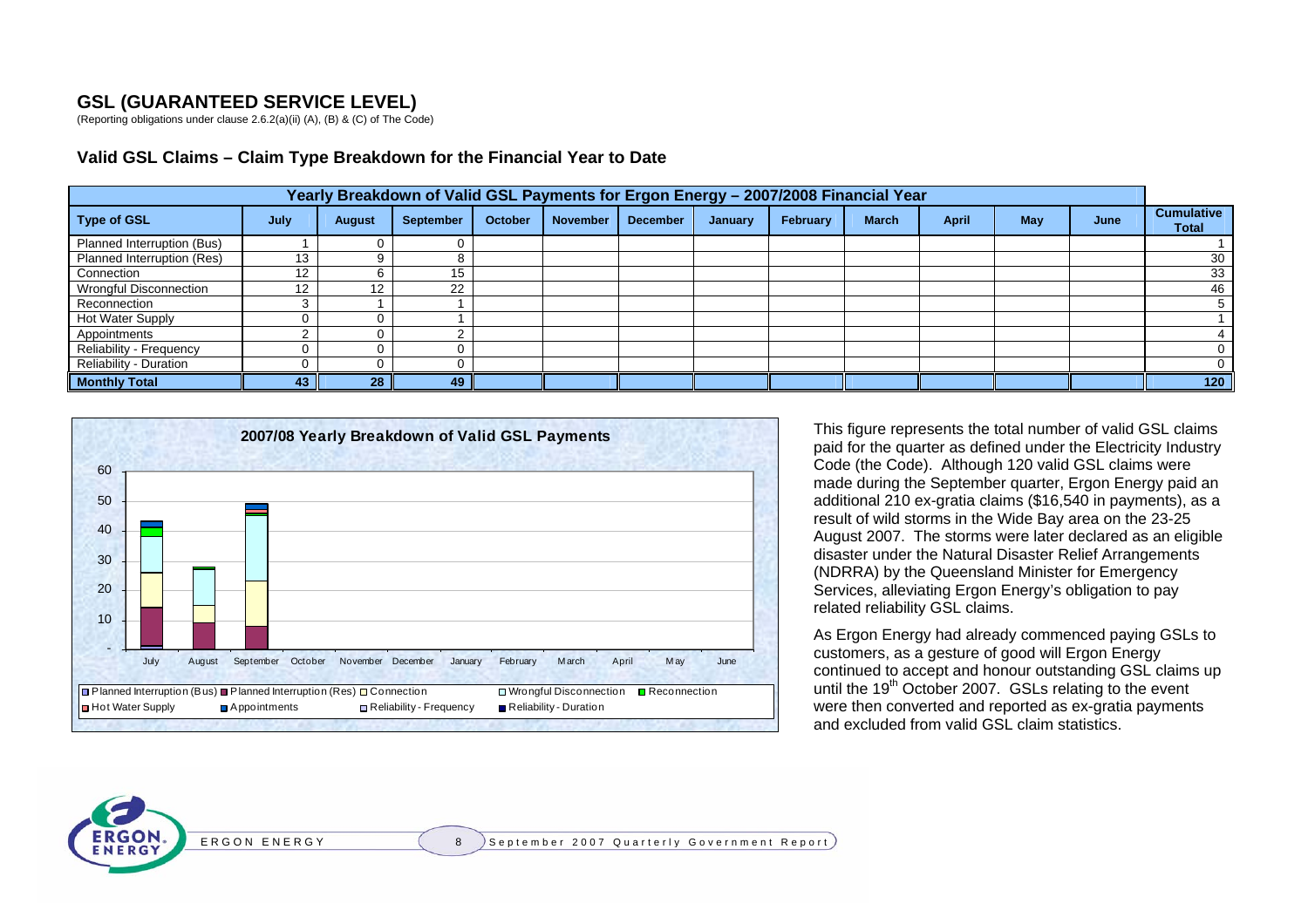| Financial Breakdown of Valid GSL Payments for Ergon Energy - 2007/2008 Financial Year |            |               |                  |         |                 |                 |         |          |              |              |     |      |                                   |
|---------------------------------------------------------------------------------------|------------|---------------|------------------|---------|-----------------|-----------------|---------|----------|--------------|--------------|-----|------|-----------------------------------|
| <b>Type of GSL</b>                                                                    | July       | <b>August</b> | <b>September</b> | October | <b>November</b> | <b>December</b> | January | February | <b>March</b> | <b>April</b> | May | June | <b>Cumulative</b><br><b>Total</b> |
| Planned Interruption (Bus)                                                            | \$50.00    | \$0.00        | \$0.00           |         |                 |                 |         |          |              |              |     |      | \$50.00                           |
| Planned Interruption (Res)                                                            | \$260.00   | \$180.00      | \$160.00         |         |                 |                 |         |          |              |              |     |      | \$600.00                          |
| Connection                                                                            | \$1,210,00 | \$480.00      | \$1,080.00       |         |                 |                 |         |          |              |              |     |      | \$2,770.00                        |
| Wrongful Disconnection                                                                | \$1,200.00 | \$1,200.00    | \$2,200.00       |         |                 |                 |         |          |              |              |     |      | \$4,600.00                        |
| Reconnection                                                                          | \$120.00   | \$40.00       | \$40.00          |         |                 |                 |         |          |              |              |     |      | \$200.00                          |
| Hot Water Supply                                                                      | \$0.00     | \$0.00        | \$120.00         |         |                 |                 |         |          |              |              |     |      | \$120.00                          |
| Appointments                                                                          | \$80.00    | \$0.00        | \$80.00          |         |                 |                 |         |          |              |              |     |      | \$160.00                          |
| Reliability - Frequency                                                               | \$0.00     | \$0.00        | \$0.00           |         |                 |                 |         |          |              |              |     |      | \$0.00                            |
| <b>Reliability - Duration</b>                                                         | \$0.00     | \$0.00        | \$0.00           |         |                 |                 |         |          |              |              |     |      | \$0.00                            |
| <b>Monthly Total</b>                                                                  | \$2,920,00 | \$1,900.00    | \$3,680.00       |         |                 |                 |         |          |              |              |     |      | \$8,500.00                        |

#### **Valid GSL Claims – Financial Claim Breakdown for the Financial Year to Date**



This figure represents the total number of valid GSL claims paid for the quarter as defined under the Electricity Industry Code (the Code). Although 120 valid GSL claims were made during the September quarter, Ergon Energy paid an additional 210 ex-gratia claims (\$16,540 in payments), as a result of wild storms in the Wide Bay area on the 23-25 August 2007. The storms were later declared as an eligible disaster under the Natural Disaster Relief Arrangements (NDRRA) by the Queensland Minister for Emergency Services, alleviating Ergon Energy's obligation to pay related reliability GSL claims.

As Ergon Energy had already commenced paying GSLs to customers, as a gesture of good will Ergon Energy continued to accept and honour outstanding GSL claims up until the 19<sup>th</sup> October 2007. GSLs relating to the event were then converted and reported as ex-gratia payments and excluded from valid GSL claim statistics.

E R G

<span id="page-8-0"></span>**RGO**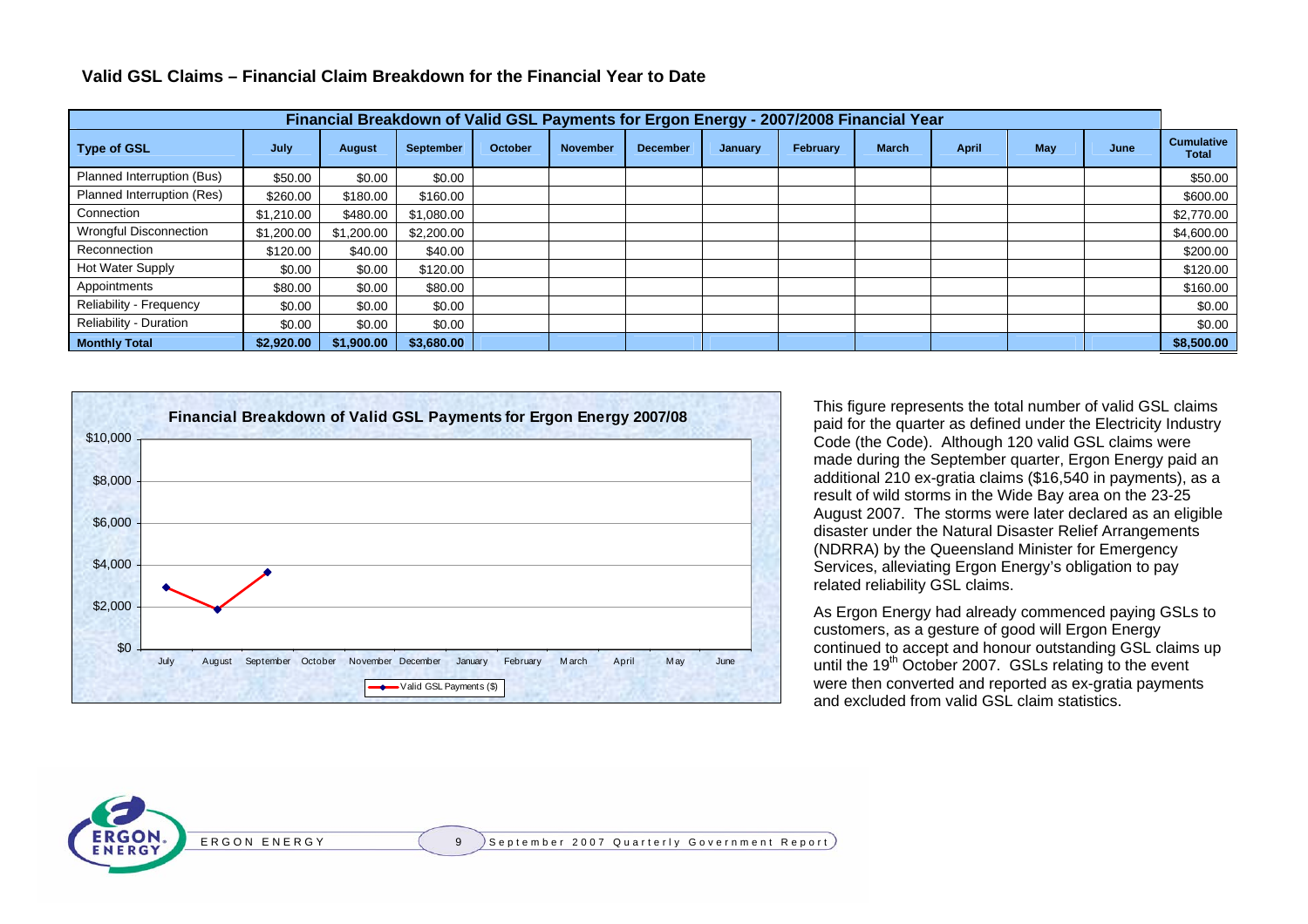## **Corporation Initiated GSL Claims Breakdown**

|                              |                            |                           | July 2007 to September 2007               |                    | <b>Financial Year to Date</b> |                    |                           |                    |  |  |
|------------------------------|----------------------------|---------------------------|-------------------------------------------|--------------------|-------------------------------|--------------------|---------------------------|--------------------|--|--|
| <b>Type of GSL</b>           | Number of<br><b>Claims</b> | <b>Number</b><br>Accepted | Investigated<br><b>Claims Not</b><br>Paid | <b>Amount Paid</b> | <b>Claims Raised</b>          | <b>Number Paid</b> | <b>Number Not</b><br>Paid | <b>Amount Paid</b> |  |  |
| Connection                   | 32                         | 32                        |                                           | \$2,720.00         | 32                            | 32                 |                           | \$2,720.00         |  |  |
| Wrongful Disconnection       | 55                         | 46                        | 9                                         | \$4,600.00         | 55                            | 46                 |                           | \$4,600.00         |  |  |
| <b>Customer Reconnection</b> |                            |                           |                                           | \$80.00            |                               |                    |                           | \$80.00            |  |  |
| Hot Water Supply             |                            |                           |                                           | \$120.00           |                               |                    |                           | \$120.00           |  |  |
| <b>Total</b>                 | 91                         | 81                        | 10                                        | \$7,520.00         | 91                            | 81                 | 10                        | \$7,520.00         |  |  |

## **Corporation Initiated Valid GSL's - July to Sept 2007 Quarter**



Connection **Wrongful Disconnection** Customer Reconnection Hot Water Supply

## **Corporation Initiated Claims Not Paid - July to Sept 2007 Quarter**



**D** Connection Wrongful Disconnection Customer Reconnection Hot Water Supply

<span id="page-9-0"></span>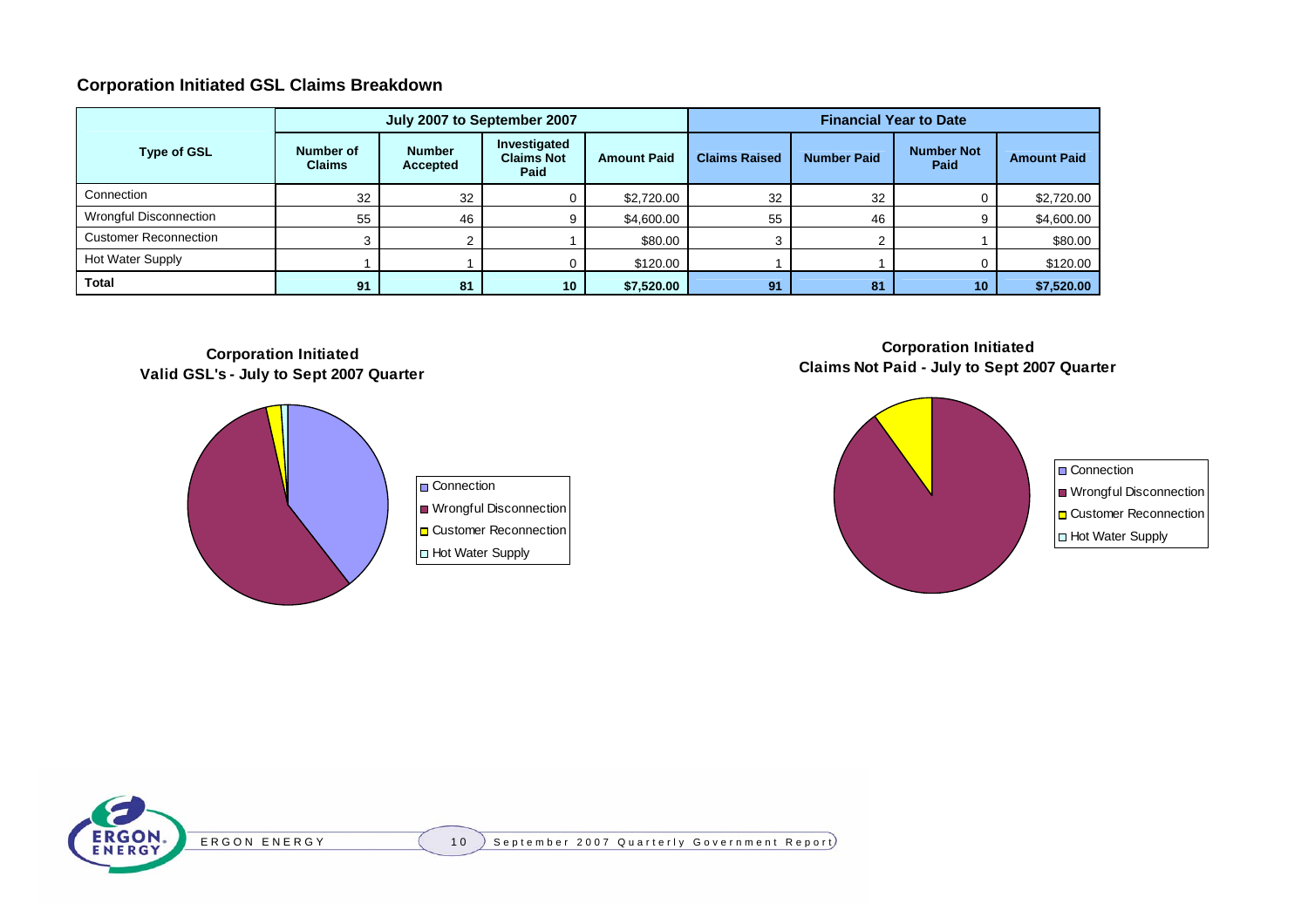## **Corporation Initiated GSL Claims – Rejection Reasons, July 2007 to September 2007**

There were ten Corporation Initiated GSL claims investigated and not paid due to

- •1 x Connection - Isolated Customer reconnected within timeframe as stated in the Code
- • 9 x Wrongful Disconnections
	- o4 Customers disconnected for debt
	- o2 Customers' units incorrectly re-numbered by owner
	- o1 Customer affected by Planned Interruption
	- o1 Customer did not meet Regulatory Requirements - supply was never disconnected
	- o1 new Customer had not been connected

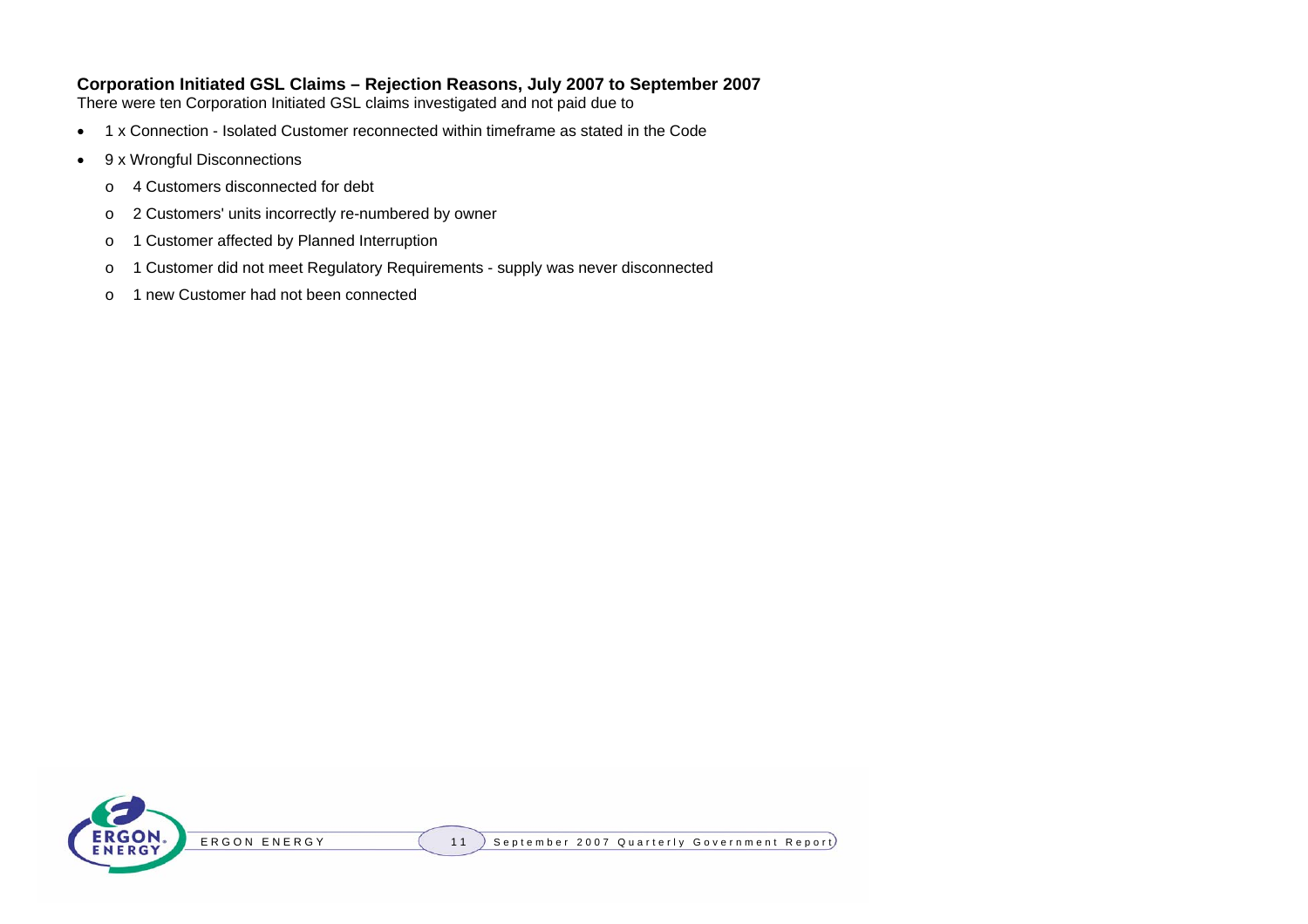### **Customer Initiated GSL Claims Breakdown**

|                               |                                   | <b>Financial Year to Date</b><br>July 2007 to September 2007 |                           |                    |                      |                    |                           |                    |  |
|-------------------------------|-----------------------------------|--------------------------------------------------------------|---------------------------|--------------------|----------------------|--------------------|---------------------------|--------------------|--|
| <b>Type of GSL</b>            | <b>Number of</b><br><b>Claims</b> | <b>Number</b><br><b>Accepted</b>                             | <b>Number</b><br>Rejected | <b>Amount Paid</b> | <b>Claims Raised</b> | <b>Number Paid</b> | <b>Number Not</b><br>Paid | <b>Amount Paid</b> |  |
| Planned Interruption (Bus)    |                                   |                                                              |                           | \$50.00            |                      |                    |                           | \$50.00            |  |
| Planned Interruption (Res)    | 33                                | 30                                                           |                           | \$600.00           | 33                   | 30                 |                           | \$600.00           |  |
| Connection                    |                                   |                                                              |                           | \$50.00            |                      |                    |                           | \$50.00            |  |
| Wrongful Disconnection        |                                   |                                                              |                           | \$0.00             |                      |                    |                           | \$0.00             |  |
| Reconnection                  |                                   |                                                              |                           | \$120.00           |                      |                    | ◠                         | \$120.00           |  |
| Hot Water Supply              |                                   |                                                              |                           | \$0.00             |                      |                    |                           | \$0.00             |  |
| Appointments                  |                                   |                                                              |                           | \$160.00           |                      |                    |                           | \$160.00           |  |
| Reliability - Frequency       |                                   |                                                              |                           | \$0.00             |                      |                    |                           | \$0.00             |  |
| <b>Reliability - Duration</b> |                                   |                                                              |                           | \$0.00             |                      |                    |                           | \$0.00             |  |
| <b>Total</b>                  | 45                                | 39                                                           | 6                         | \$980.00           | 45                   | 39                 | 6                         | \$980.00           |  |

**Customer InitiatedValid GSL's - July to Sept 2007 Quarter**



| Planned Interruption (Bus) |
|----------------------------|
| Planned Interruption (Res) |
| Connection                 |
| Wrongful Disconnection     |
| Reconnection               |
| <b>Hot Water Supply</b>    |
| Appointments               |
| Reliability - Frequency    |
|                            |





<span id="page-11-0"></span>ERGON E R G